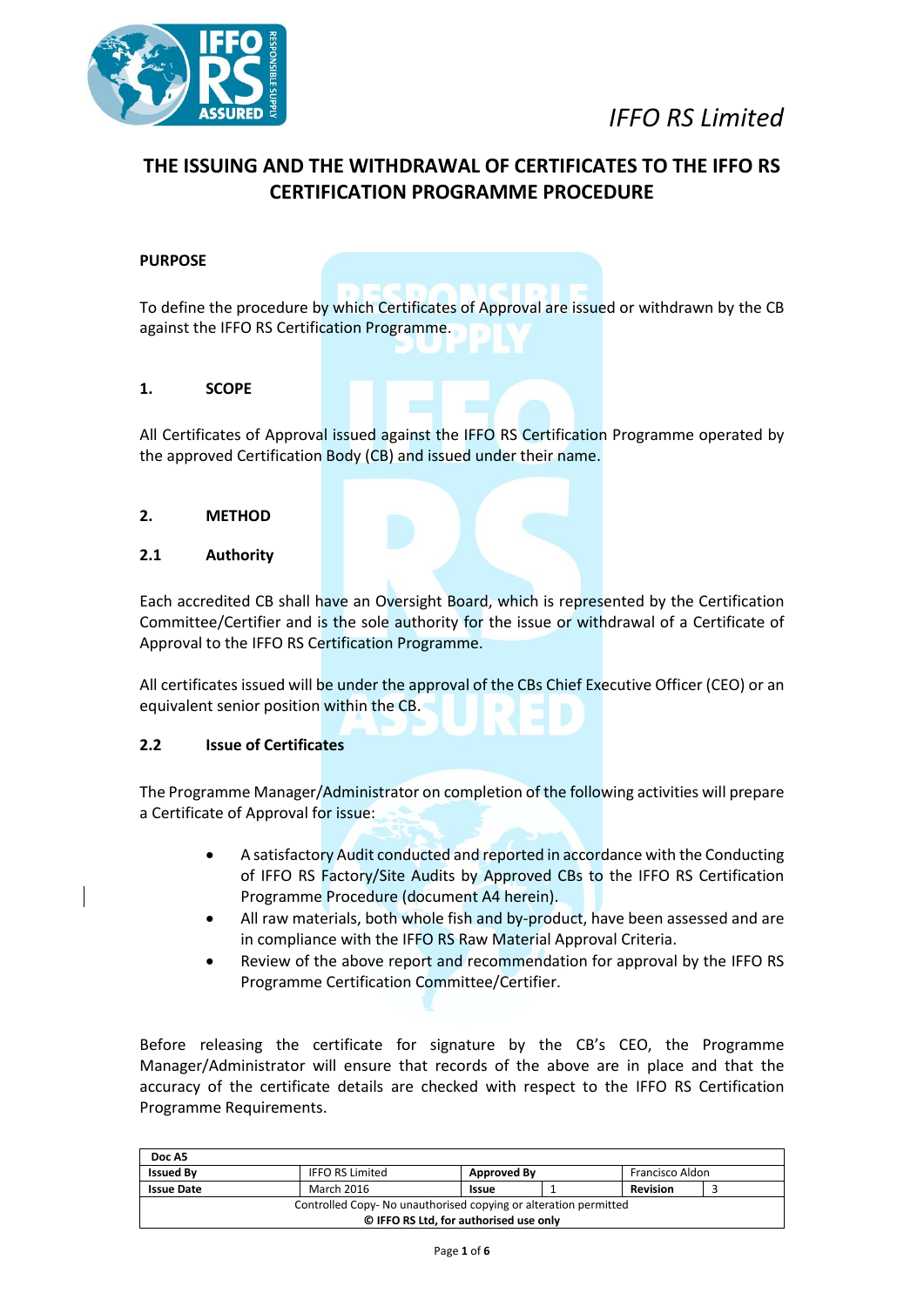

As a minimum, the Certificate of Approval shall contain the following detail:

- CB name, address, and accreditation details.
- A Certificate Number.
- Name and address of applicant's location certified.
- Applicant's certification status.
- IFFO RS Certification Programme details e.g. version number.
- IFFO RS Certification Programme Registration / Official Number.
- Range of approved fisheries and by-product fisheries covered under this certificate.
- Initial certificate issue date.
- Expiry of certificate issue date.

The Certificate Number, the date of issue and range of products covered will be recorded against the Applicant's name on the CB's own database of Approved Programme Applicants to the IFFO RS Certification Programme. This information will be shared with IFFO RS Ltd. who will place all Certification Holders onto a centrally controlled IFFO RS Certification Programme website. *Note: The Factory will be certified from the issue date of the certificate and not the evaluation audit date provided the dates are within 6 months of one another. If not, the Certification Body may need to consider the possible risks and possible need to re-audit.* 

The Certificate will be forwarded to the nominated contact name and address held in the Applicant's file.

A copy of the Assessor's Final Assessment Report will be entered in the Applicant's file. A record of the Certification Committees/Certifiers recommendation shall be made in the minutes of their meeting or on a Certification Committee's Decision Record.

Confirmation of the certificate validity is ensured through a Programme of continuing Reassessment of the Applicant now to be called an Approved Programme Applicant, at a frequency determined by the IFFO RS Certification Programme.

Records of these Assessments and notification to the Approved Programme Applicant of the resultant review by the CB's Certification Committee shall also be maintained in their individual file. A copy of the Assessment Report shall be sent to IFFO RS Ltd.'s Head of Operations to monitor certification consistency to the IFFO RS Certification Programme.

#### **2.3 Withdrawal of Certificates**

Certificates of Compliance may be withdrawn where the CB's CEO, their IFFO RS Programme Certification Committee/ Certifier or their Oversight Board has firm evidence that a certified location has failed to comply with any of the requirements as detailed in IFFO RS Certification

| Doc A5                                                          |                                               |                                |  |  |  |  |
|-----------------------------------------------------------------|-----------------------------------------------|--------------------------------|--|--|--|--|
| <b>Issued By</b>                                                | <b>IFFO RS Limited</b>                        | Francisco Aldon<br>Approved By |  |  |  |  |
| <b>Issue Date</b>                                               | March 2016<br><b>Revision</b><br><b>Issue</b> |                                |  |  |  |  |
| Controlled Copy-No unauthorised copying or alteration permitted |                                               |                                |  |  |  |  |
| © IFFO RS Ltd, for authorised use only                          |                                               |                                |  |  |  |  |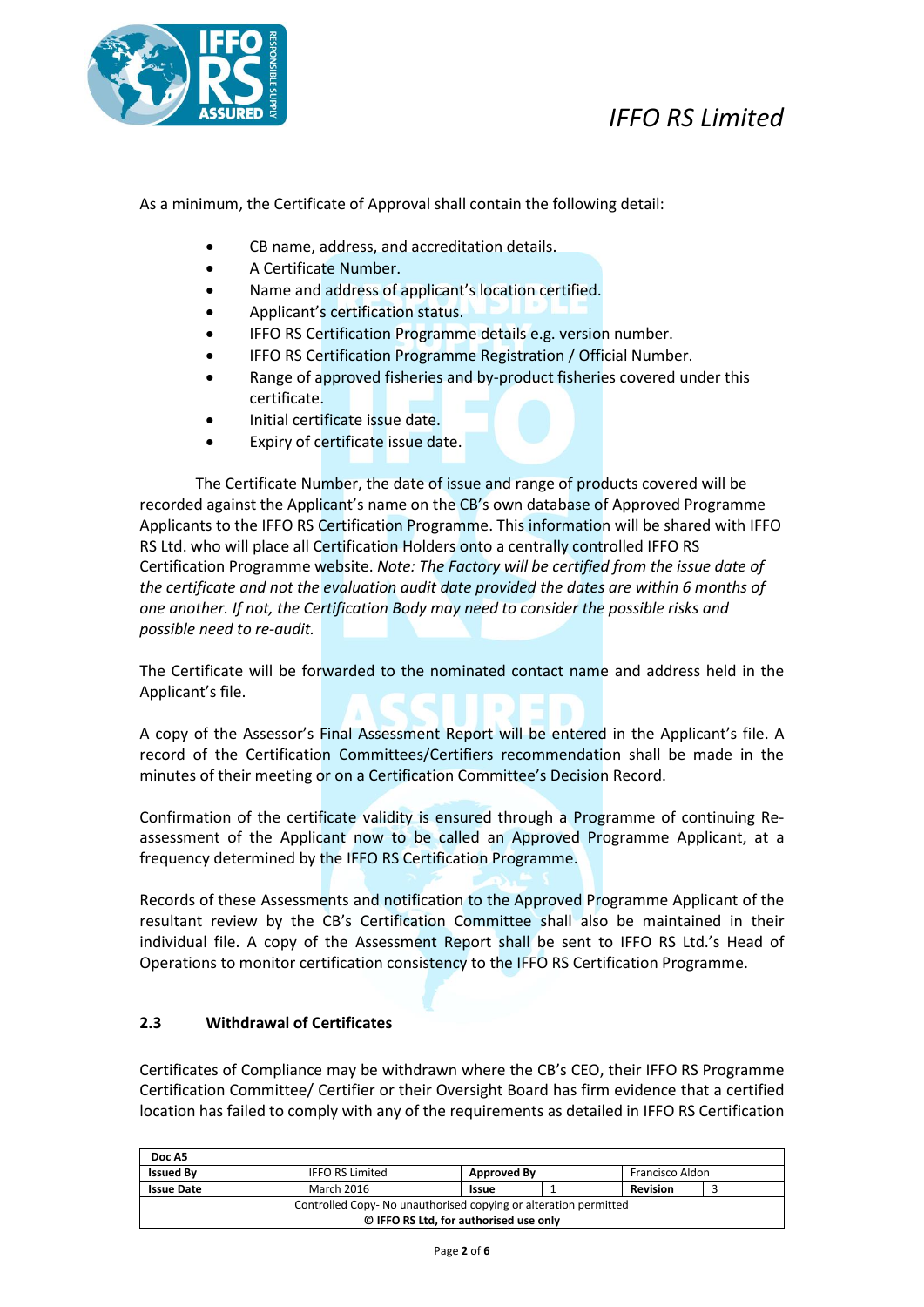

Programme and the CB's own "Rules Governing Certification". A copy of which shall be issued to every Certified Applicant when the Certificate of Approval is issued to them.

This evidence may comprise of, but may not be limited to, any of the following:

- Evidence of a Critical Non-conformance.
- Persistent failure to meet the requirements of the IFFO RS Certification Programme as noted during Assessment Visits and agreed by the Certification Committee/Certifier.
- A Breach of Legislation,
- Substantiated complaints regarding supply of inferior products supplied under the Logo of Conformity for the IFFO RS Certification Programme.
- Failure to pay the appropriate fees required of the IFFO RS Programme.

The Programme Manager/Administrator shall, on instruction of the CBs Chief Executive Officer/ Oversight Board/ Certification Committee/ Certifier, notify the Certified Applicant in writing of their concerns detailing the reasons and requiring that satisfactory corrective action be implemented within a specified time scale.

For IFFO RS Certification Programme this shall be in within 28 calendar days from the receipt of this letter. Suspension shall be upheld until the Certified Applicant submits the required evidence to allay the original concerns.

IFFO RS Board shall be informed by the Programme/Administrator within 24 hours of this decision and the suspended Applicant will be highlighted on the IFFO RS website as being suspended from the Programme pending further investigation.

Customers of the Suspended Applicant who may also be Certified Applicants of the IFFO RS Certification Programme shall be informed and instructed not to place the Logo of Conformance onto their products from this supplier until notified directly by the CB/IFFO RS Ltd/Applicant under suspension.

Failure by the Suspended Applicant to respond with an acceptable Programme of Corrective Action within the time period specified shall lead to the withdrawal of the Certificate of Approval.

On withdrawal of Certification the Suspended Applicant will be notified in writing within 24 hours of the CB's Chief Executive Officer/ Oversight Board/ Certification Committee/Certifier decision by the Programme Manager/Administrator who will request the return or destruction of the Certificate of Approval and any Logo of Conformity materials held by the Suspended Applicant.

| Doc A5                                                          |                                                          |  |  |  |  |  |
|-----------------------------------------------------------------|----------------------------------------------------------|--|--|--|--|--|
| <b>Issued By</b>                                                | <b>IFFO RS Limited</b><br>Francisco Aldon<br>Approved By |  |  |  |  |  |
| <b>Issue Date</b>                                               | March 2016<br><b>Revision</b><br><b>Issue</b>            |  |  |  |  |  |
| Controlled Copy-No unauthorised copying or alteration permitted |                                                          |  |  |  |  |  |
| © IFFO RS Ltd, for authorised use only                          |                                                          |  |  |  |  |  |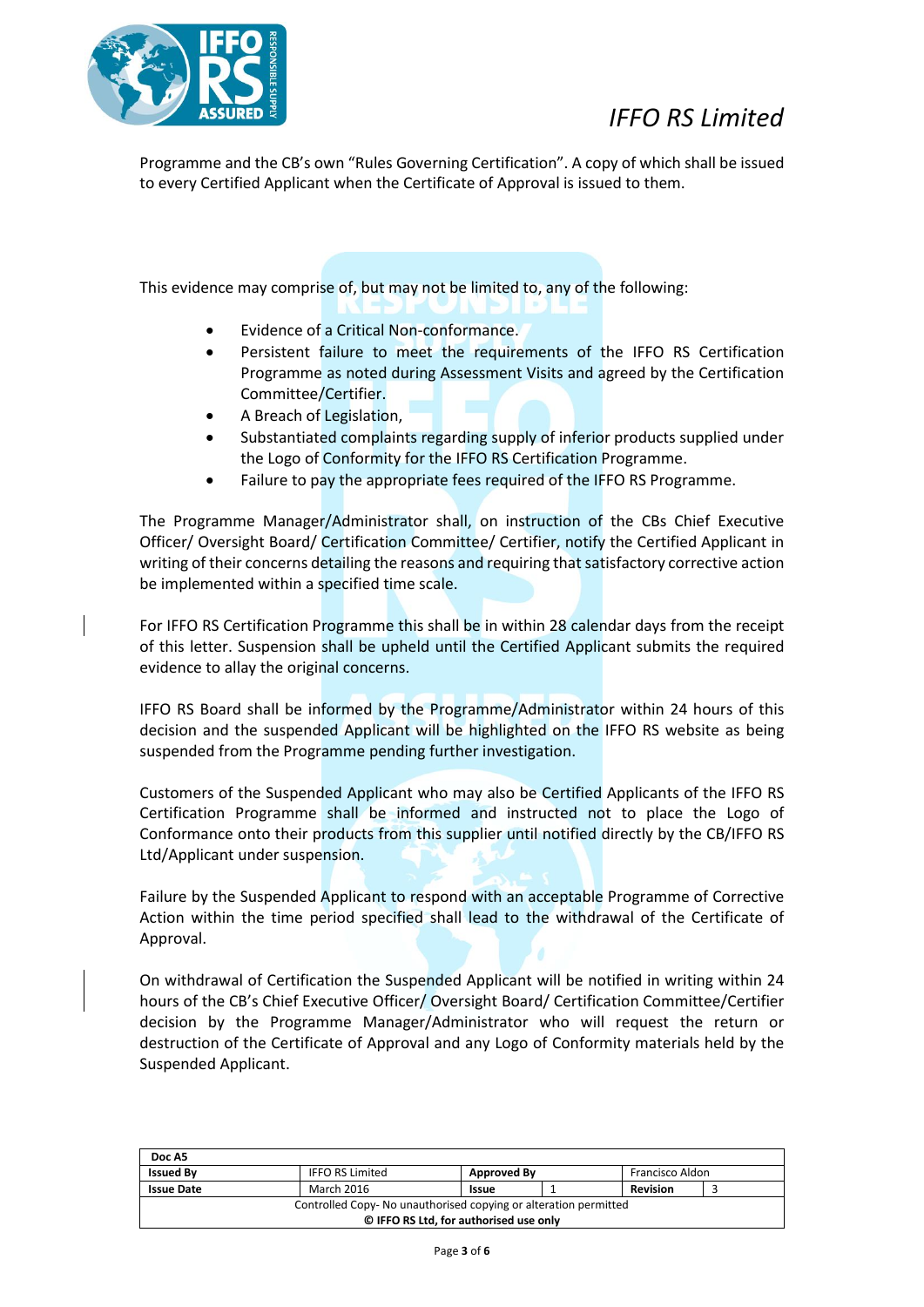

The Programme Manager/Administrator will inform IFFO RS Board within 24 hours of this decision being taken, so that the Certificate Holder's details can be removed from the IFFO RS Programme website. Customers of the Suspended Applicants who may also be a Certificate Holder of the IFFO RS Certification Programme will also be informed by the CB/IFFO RS Ltd.'s Head of Operations and instructed not to place the Logo of Conformance onto their products.

The Programme Manager/Administrator will inform the Certificate Holder, in writing, not to refer to itself or its products as being certified, either publicly or privately, and shall advise relevant existing and potential purchasers regarding their Status of Certification to the IFFO RS Certification Programme.

At the discretion of the CB's Chief Executive Officer/ Oversight Board/ Certification Committee/Certifier an Assessor may visit this Suspended Applicant's Operations to verify compliance with the above request.

All correspondence and supporting reports relating to the CB's Chief Executive Officer/ Oversight Board/ Certification Committee/Certifier decision to suspend / withdraw Certification will be held in the Suspended Applicant's file pending any Appeal, which may be lodged.

The Programme Manager/Administrator will amend the CB's own database of Approved Programme Applicants to the IFFO RS Certification Programme to show the date of suspension or certificate withdrawn of the affected Certificate Holder.

#### **3. Records**

The following records will be held in the CBs member's file.

#### On Initial Approval:

Initial Assessment Report. Non-Compliance Report Form and all supplementary evidence to close them off if applicable. Notification to Applicant of decision on Certification. Copy of Certificate of Approval.

### Maintenance of Certification:

All Re-assessment reports.

#### On Withdrawal of Approval

Notification of pending review of status / suspension; Confirmation of Withdrawal; Returned Certificate (if obtained); Visit report (if authorised); Any correspondence relating to possible Appeal.

| Doc A5                                                          |                        |                                 |  |  |  |  |
|-----------------------------------------------------------------|------------------------|---------------------------------|--|--|--|--|
| <b>Issued By</b>                                                | <b>IFFO RS Limited</b> | Francisco Aldon<br>Approved By  |  |  |  |  |
| <b>Issue Date</b>                                               | March 2016             | <b>Revision</b><br><b>Issue</b> |  |  |  |  |
| Controlled Copy-No unauthorised copying or alteration permitted |                        |                                 |  |  |  |  |
| © IFFO RS Ltd, for authorised use only                          |                        |                                 |  |  |  |  |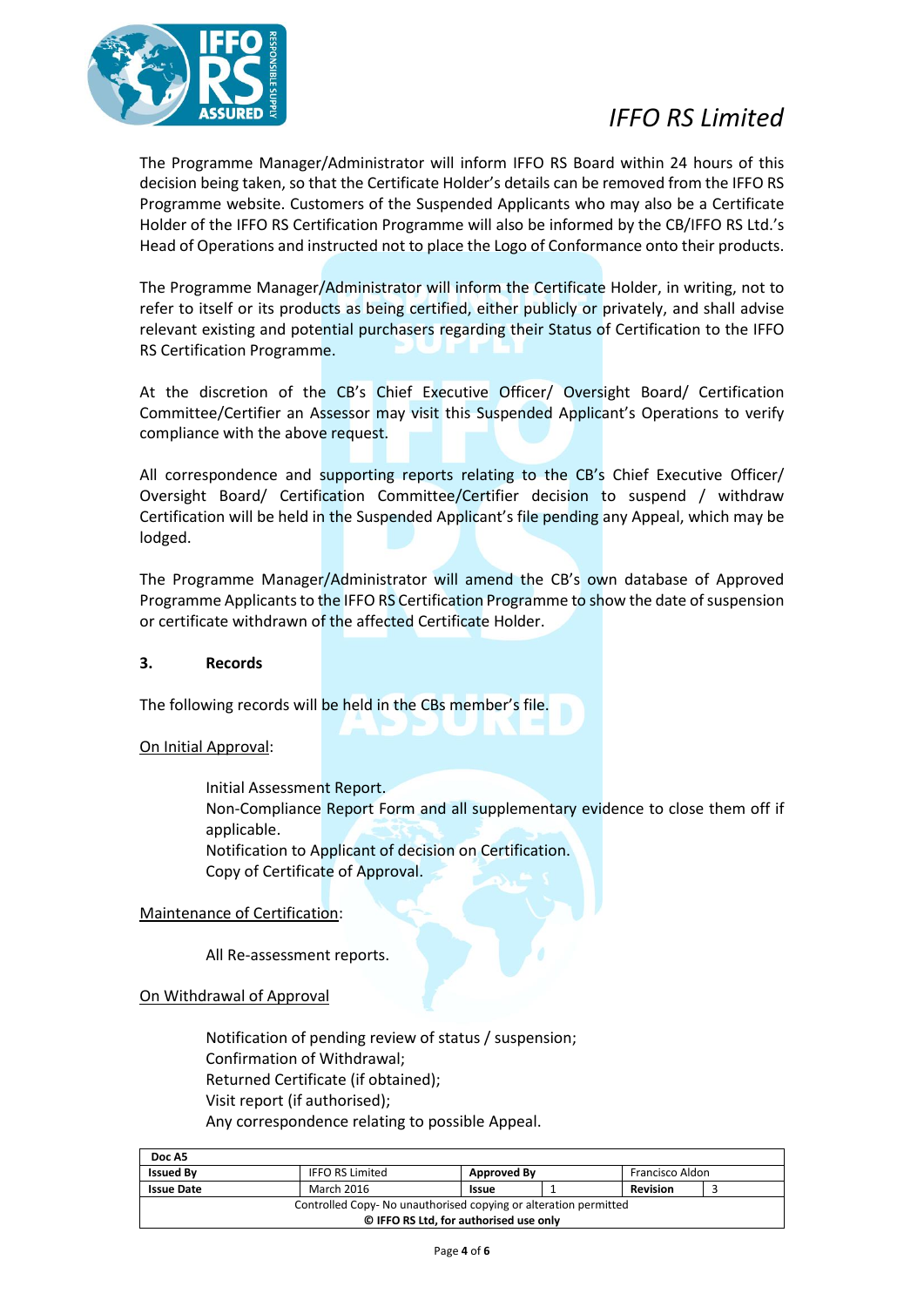

### On Appeal

Notification of Appeal by approved applicant. Correspondence relating to establishing Appeal Panel. Result of Appeal.



## **AMENDMENT LOG**

| <b>DATE</b> | <b>ISSUE</b> | <b>AMENDMENT</b>                                                                                                                                                                                                                                                                                                                            | <b>AUTHORISED BY</b> |
|-------------|--------------|---------------------------------------------------------------------------------------------------------------------------------------------------------------------------------------------------------------------------------------------------------------------------------------------------------------------------------------------|----------------------|
| 08/05/15    | 1.1          | Introduction of IFFO RS logo and IFFO<br>RS Ltd.                                                                                                                                                                                                                                                                                            | Francisco Aldon      |
| 13/11/15    | 1.2          | Introduction of wording: All raw<br>material, both whole fish and by-<br>product have been assessed and in<br>compliance with the IFFO RS raw<br>material approval criteria into clause<br>2.2.                                                                                                                                             | Francisco Aldon      |
| 22/01/2016  | 1.3          | Correction of document number in 2.2,<br>first bullet point "(document A4<br>herein)."                                                                                                                                                                                                                                                      | Francisco Aldon      |
| 04/03/2016  | 1.3          | Addition of wording in 2.2, fourth<br>paragraph "Note: The Factory will be<br>certified from the issue date of<br>certificate and not the evaluation audit<br>date provided the dates are within 6<br>months of one another. If not, the<br>Certification Body may need to consider<br>the possible risks and possible need to<br>re-audit. | Francisco Aldon      |
| 22/01/2016  | 1.3          | Change of wording in 2.2, ninth bullet<br>point "IFFO RS Certification Programme<br>Registration / Official Number."                                                                                                                                                                                                                        | Francisco Aldon      |
| 29/03/2016  | 1.3          | Changing of wording from '21 working<br>days' to '28 calendar days'                                                                                                                                                                                                                                                                         | Francisco Aldon      |

| Doc A5                                                          |                                                          |  |  |  |  |  |
|-----------------------------------------------------------------|----------------------------------------------------------|--|--|--|--|--|
| <b>Issued By</b>                                                | <b>IFFO RS Limited</b><br>Francisco Aldon<br>Approved By |  |  |  |  |  |
| <b>Issue Date</b>                                               | March 2016<br><b>Revision</b><br>Issue                   |  |  |  |  |  |
| Controlled Copy-No unauthorised copying or alteration permitted |                                                          |  |  |  |  |  |
| © IFFO RS Ltd, for authorised use only                          |                                                          |  |  |  |  |  |